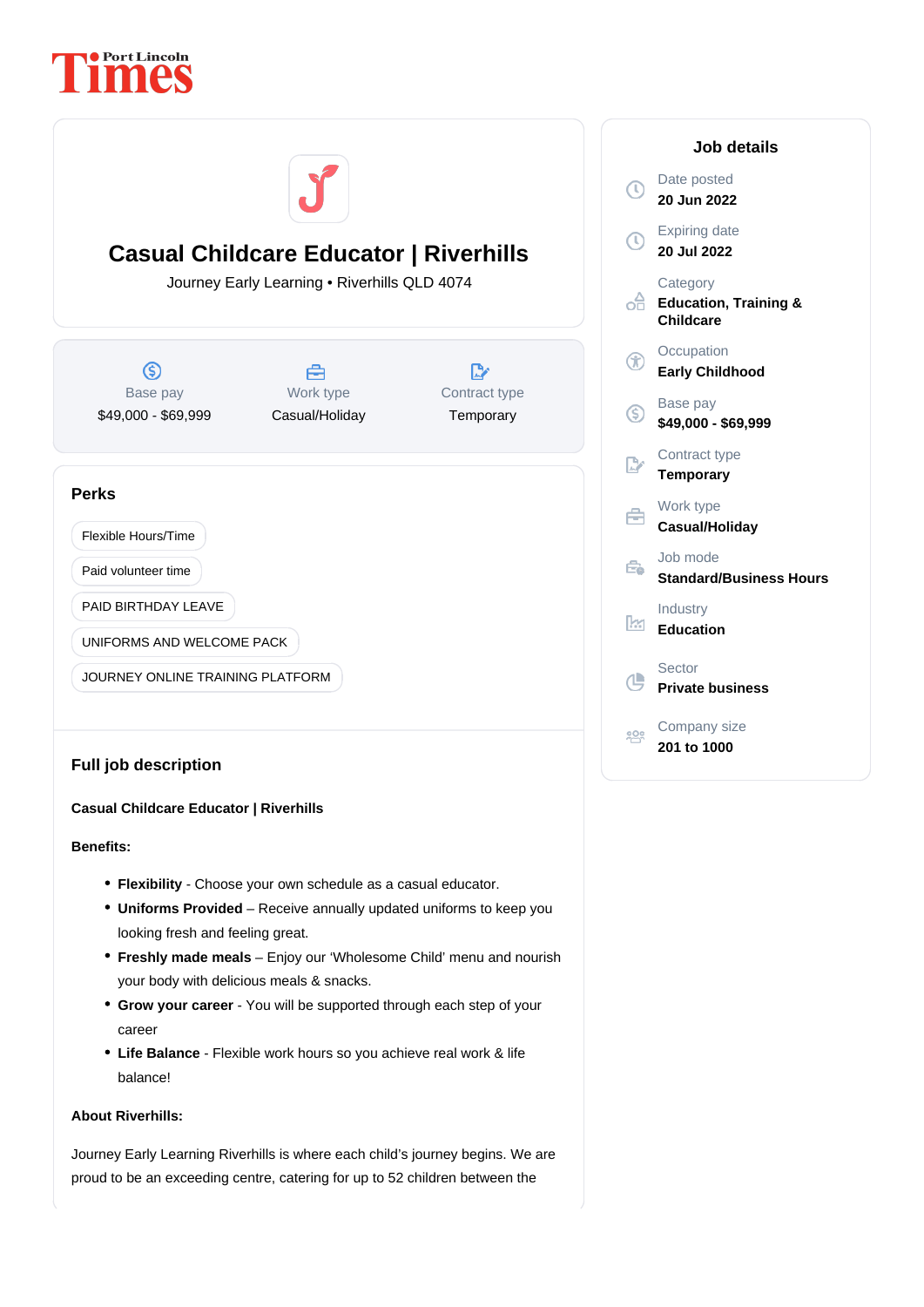ages of six weeks and six years old. Our team is built on incredible foundations, with longstanding members that are incredibly excited to welcome you into the team.

Our centre is designed around play-based learning and is a veritable wonderland for all children. We are fortunate to have a sensory textured bike path, rocky paths, vegetable gardens so much more for our children and educators to explore to inspire creativity.

We truly value community connections and that's why we have our very own community street library, that is accessible for any old or new friends. We also take part in a school readiness program with Middle Park State School.

### **About Your New Role:**

As our new casual educator, it is your role to work as a curious and inclusive team member and assist in providing a safe and stimulating environment which meets the social, cultural, emotional, educational and physical needs of the children and encourages parent participation. Your role will have you supporting the functioning of the centre, while developing your skills in a positive environment.

Your main responsibilities will include:

- Bringing the Journey Values of **connection**, **communication** and consideration to life and reflect this in everyday practice.
- Ability to adhere to Journey's child safe policy and code of conduct
- Assisting with observations of individuals and groups of children
- Assisting in the evaluation of children in terms of individual strengths, weaknesses, interests and preferences, which is then used to design activities to be included in the programme.
- Assisting with the program design, implemented, and evaluated in consultation with others to foster all aspect of children's development in a holistic way.
- Working as an effective team member and within the defined position description.
- Seek and accept support from your Lead Educators, Educational Leader and Centre Manager

#### **Role Requirements:**

- A demonstrated commitment to providing a safe, caring, nonjudgemental and supportive environment for all children and their families
- A demonstrated ability to adhere to and understand the ECA code of Ethics and the United Nations Convention on the Rights of the Child
- Demonstrated understanding of appropriate behaviours while engaging with children
- Current Valid Working with Children Check
- ACECQA approved Diploma or Certificate III in Children's Services or, working towards